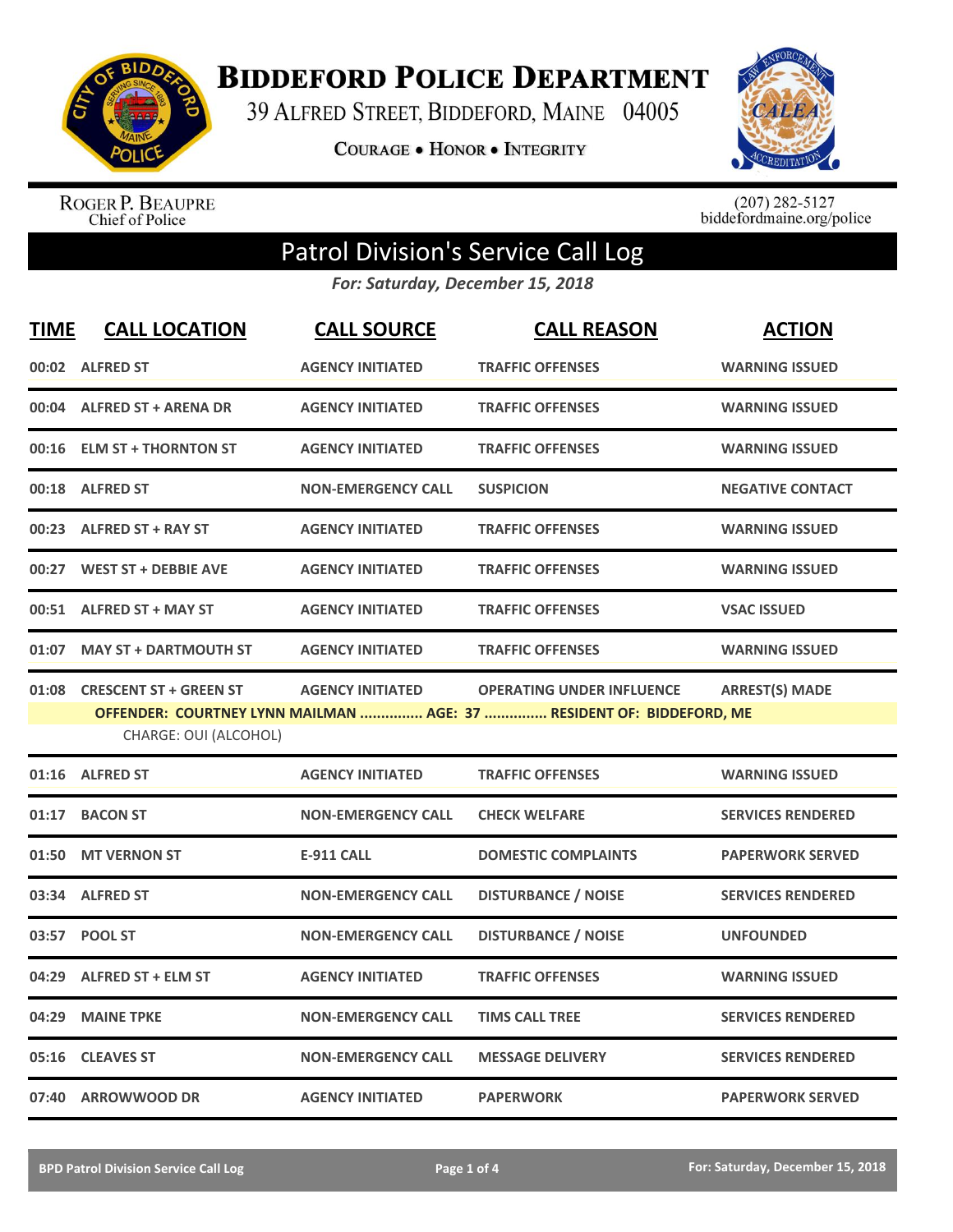| <b>TIME</b> | <b>CALL LOCATION</b>        | <b>CALL SOURCE</b>                                   | <b>CALL REASON</b>                                              | <b>ACTION</b>             |
|-------------|-----------------------------|------------------------------------------------------|-----------------------------------------------------------------|---------------------------|
|             | 08:14 ELM ST                | <b>AGENCY INITIATED</b>                              | <b>TRAFFIC OFFENSES</b>                                         | <b>VSAC ISSUED</b>        |
|             | 08:49 ALFRED ST             | <b>AGENCY INITIATED</b>                              | <b>TRAFFIC OFFENSES</b>                                         | <b>WARNING ISSUED</b>     |
|             | 09:14 DRAPEAU ST            | <b>AGENCY INITIATED</b>                              | <b>TRAFFIC OFFENSES</b>                                         | <b>VSAC ISSUED</b>        |
|             | 09:31 GUINEA RD             | <b>AGENCY INITIATED</b>                              | <b>TRAFFIC OFFENSES</b>                                         | <b>WARNING ISSUED</b>     |
|             | 09:33 ELM ST + LANDRY ST    | <b>AGENCY INITIATED</b>                              | <b>TRAFFIC OFFENSES</b>                                         | <b>WARNING ISSUED</b>     |
|             | 09:41 ELM ST                | <b>AGENCY INITIATED</b>                              | <b>TRAFFIC OFFENSES</b>                                         | <b>WARNING ISSUED</b>     |
|             | 09:50 GRAHAM ST             | <b>AGENCY INITIATED</b>                              | <b>OPER AFTER SUSPENSION</b>                                    | <b>CITATION ISSUED</b>    |
|             |                             |                                                      | OFFENDER: DANIEL P LESSARD  AGE: 49  RESIDENT OF: BIDDEFORD, ME |                           |
|             |                             | CHARGE: OPERATING WHILE LICENSE SUSPENDED OR REVOKED |                                                                 |                           |
|             | 09:55 ELM ST                | <b>AGENCY INITIATED</b>                              | <b>TRAFFIC OFFENSES</b>                                         | <b>WARNING ISSUED</b>     |
|             | 10:22 SOUTH ST + VILLAGE LN | <b>AGENCY INITIATED</b>                              | <b>ANIMAL COMPLAINT</b>                                         | <b>SERVICES RENDERED</b>  |
|             | 10:26 SPRUCE ST             | <b>AGENCY INITIATED</b>                              | <b>TRAFFIC OFFENSES</b>                                         | <b>WARNING ISSUED</b>     |
|             | 10:46 ADAMS ST              | <b>NON-EMERGENCY CALL</b>                            | <b>MENTAL ILLNESS CASES</b>                                     | <b>NO ACTION REQUIRED</b> |
| 10:47       | <b>MAY ST + VICTORY LN</b>  | <b>AGENCY INITIATED</b>                              | <b>TRAFFIC OFFENSES</b>                                         | <b>VSAC ISSUED</b>        |
|             | 10:50 ALFRED ST + MAIN ST   | <b>WALK-IN AT STATION</b>                            | <b>MOTOR VEHICLE THEFT</b>                                      | <b>UNFOUNDED</b>          |
|             | 10:55 ALFRED ST + SUMMER ST | <b>NON-EMERGENCY CALL</b>                            | <b>ANIMAL COMPLAINT</b>                                         | <b>SERVICES RENDERED</b>  |
|             | 11:15 GUINEA RD + JOSHUA DR | <b>RADIO</b>                                         | <b>ANIMAL COMPLAINT</b>                                         | <b>SERVICES RENDERED</b>  |
|             | 11:17 HILL ST + SHELTRA AVE | <b>AGENCY INITIATED</b>                              | <b>TRAFFIC OFFENSES</b>                                         | <b>WARNING ISSUED</b>     |
|             | 11:38 ELM ST + JANELLE ST   | <b>AGENCY INITIATED</b>                              | <b>TRAFFIC OFFENSES</b>                                         | <b>WARNING ISSUED</b>     |
|             | 11:45 ELM ST                | <b>AGENCY INITIATED</b>                              | <b>TRAFFIC OFFENSES</b>                                         | <b>VSAC ISSUED</b>        |
|             | <b>12:02 MAIN ST</b>        | E-911 CALL                                           | 911 MISUSE                                                      | <b>WARNING ISSUED</b>     |
|             | 12:15 ELM ST                | <b>AGENCY INITIATED</b>                              | <b>TRAFFIC OFFENSES</b>                                         | <b>VSAC ISSUED</b>        |
|             | 12:15 ALFRED ST             | <b>WALK-IN AT STATION</b>                            | <b>SUSPICION</b>                                                | <b>REPORT TAKEN</b>       |
|             | 12:49 WELLSPRING RD         | <b>AGENCY INITIATED</b>                              | <b>TRAFFIC OFFENSES</b>                                         | <b>VSAC ISSUED</b>        |
|             | 12:50 ALFRED ST             | <b>WALK-IN AT STATION</b>                            | <b>COURT ORDERED CHECK IN</b>                                   | <b>NO VIOLATION</b>       |
|             | 13:08 ELM ST + GRAYSON ST   | <b>AGENCY INITIATED</b>                              | <b>TRAFFIC OFFENSES</b>                                         | <b>WARNING ISSUED</b>     |
|             | 13:25 ELM ST                | <b>AGENCY INITIATED</b>                              | <b>TRAFFIC OFFENSES</b>                                         | <b>WARNING ISSUED</b>     |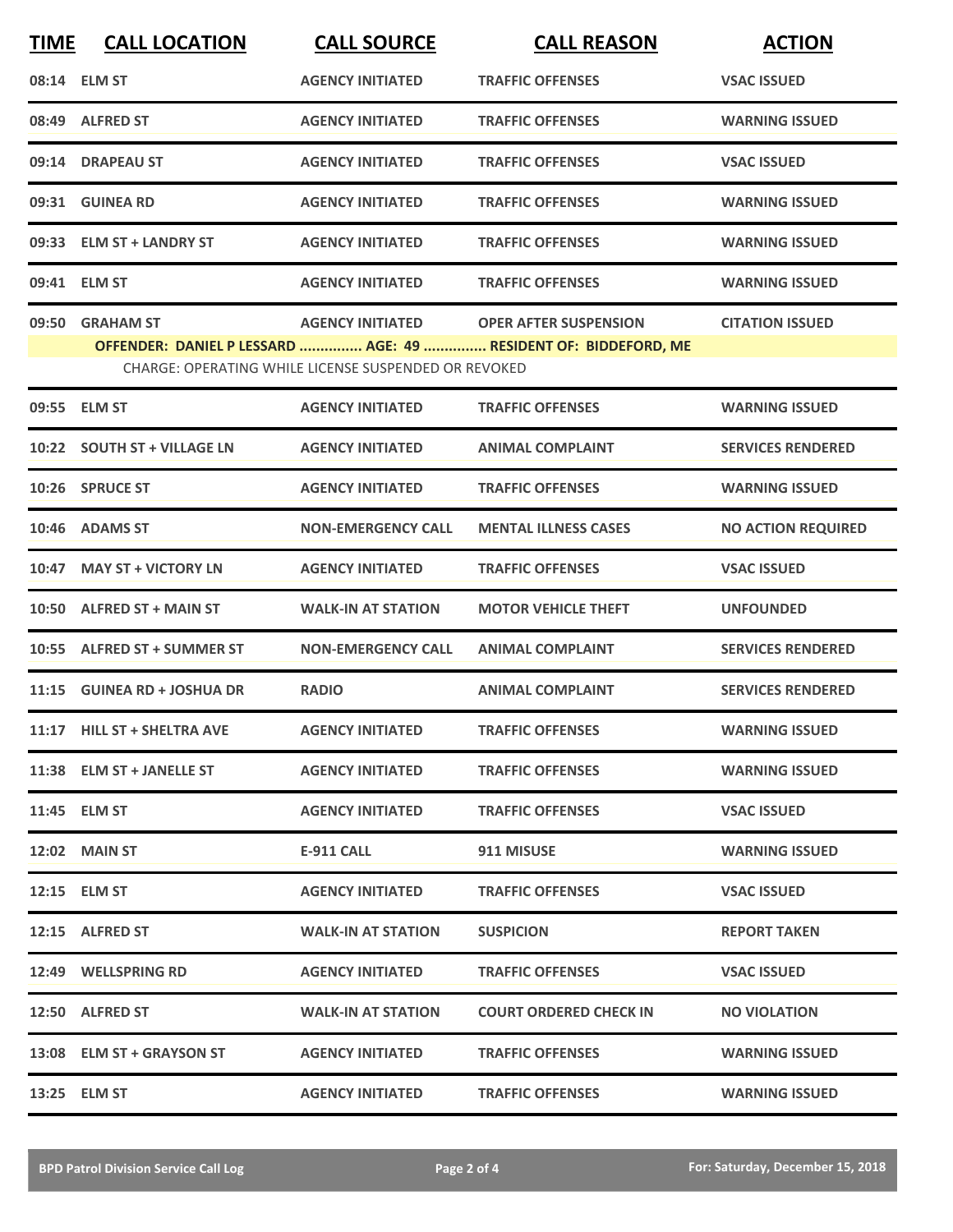| <b>TIME</b>                                                                                                                                                                                                    | <b>CALL LOCATION</b>                                                                                                                                                                                                                                                          | <b>CALL SOURCE</b>        | <b>CALL REASON</b>                                                                            | <b>ACTION</b>            |  |  |
|----------------------------------------------------------------------------------------------------------------------------------------------------------------------------------------------------------------|-------------------------------------------------------------------------------------------------------------------------------------------------------------------------------------------------------------------------------------------------------------------------------|---------------------------|-----------------------------------------------------------------------------------------------|--------------------------|--|--|
|                                                                                                                                                                                                                | 13:27 ALFRED ST                                                                                                                                                                                                                                                               | <b>WALK-IN AT STATION</b> | <b>COURT ORDERED CHECK IN</b>                                                                 | <b>NO VIOLATION</b>      |  |  |
|                                                                                                                                                                                                                | 13:33 ELM ST                                                                                                                                                                                                                                                                  | <b>AGENCY INITIATED</b>   | <b>TRAFFIC OFFENSES</b>                                                                       | <b>WARNING ISSUED</b>    |  |  |
|                                                                                                                                                                                                                | 13:44 ELM ST + JANELLE ST                                                                                                                                                                                                                                                     | <b>AGENCY INITIATED</b>   | <b>TRAFFIC OFFENSES</b>                                                                       | <b>VSAC ISSUED</b>       |  |  |
|                                                                                                                                                                                                                | 13:56 ELM ST + ST JOSEPH ST                                                                                                                                                                                                                                                   | <b>AGENCY INITIATED</b>   | <b>TRAFFIC OFFENSES</b>                                                                       | <b>WARNING ISSUED</b>    |  |  |
|                                                                                                                                                                                                                | 13:56 ALFRED ST                                                                                                                                                                                                                                                               | <b>WALK-IN AT STATION</b> | <b>COURT ORDERED CHECK IN</b>                                                                 | <b>SERVICES RENDERED</b> |  |  |
|                                                                                                                                                                                                                | 13:57 MAY ST + DARTMOUTH ST<br><b>AGENCY INITIATED</b><br><b>TRAFFIC OFFENSES</b><br><b>CITATION ISSUED</b><br>OFFENDER: EDWARD R SHAROOD  AGE: 24  RESIDENT OF: BIDDEFORD, ME<br><b>CHARGE: FAILURE TO REGISTER VEHICLE</b>                                                  |                           |                                                                                               |                          |  |  |
|                                                                                                                                                                                                                | 13:58 BOULDER WAY                                                                                                                                                                                                                                                             | <b>NON-EMERGENCY CALL</b> | <b>CHECK WELFARE</b>                                                                          | <b>REPORT TAKEN</b>      |  |  |
|                                                                                                                                                                                                                | 14:00 GUINEA RD                                                                                                                                                                                                                                                               | <b>AGENCY INITIATED</b>   | <b>TRAFFIC OFFENSES</b>                                                                       | <b>WARNING ISSUED</b>    |  |  |
|                                                                                                                                                                                                                | <b>15:06 LEON ST</b>                                                                                                                                                                                                                                                          | <b>AGENCY INITIATED</b>   | <b>ANIMAL COMPLAINT</b>                                                                       | <b>SERVICES RENDERED</b> |  |  |
|                                                                                                                                                                                                                | 15:10 PINE ST                                                                                                                                                                                                                                                                 | <b>E-911 CALL</b>         | <b>JUVENILE OFFENSES</b>                                                                      | <b>SERVICES RENDERED</b> |  |  |
| 15:16 RIVER RD<br>AGENCY INITIATED TRAFFIC OFFENSES<br><b>CITATION ISSUED</b><br>OFFENDER: ANDREW JOHN DUMOND  AGE: 28  RESIDENT OF: BIDDEFORD, ME<br>CHARGE: MOTOR VEHICLE SPEEDING: 30+ MPH OVER SPEED LIMIT |                                                                                                                                                                                                                                                                               |                           |                                                                                               |                          |  |  |
|                                                                                                                                                                                                                | 15:48 ALFRED ST                                                                                                                                                                                                                                                               | <b>AGENCY INITIATED</b>   | <b>TRAFFIC OFFENSES</b>                                                                       | <b>VSAC ISSUED</b>       |  |  |
|                                                                                                                                                                                                                | 15:59 ALFRED ST                                                                                                                                                                                                                                                               | <b>AGENCY INITIATED</b>   | <b>TRAFFIC OFFENSES</b>                                                                       | <b>WARNING ISSUED</b>    |  |  |
|                                                                                                                                                                                                                | 16:14 ALFRED ST                                                                                                                                                                                                                                                               | <b>E-911 CALL</b>         | <b>ASSAULT</b>                                                                                | <b>REPORT TAKEN</b>      |  |  |
|                                                                                                                                                                                                                | 16:40 SOUTH ST                                                                                                                                                                                                                                                                | <b>NON-EMERGENCY CALL</b> | <b>ASSIST PD AGENCY</b>                                                                       | <b>SERVICES RENDERED</b> |  |  |
|                                                                                                                                                                                                                | 17:13 GRAHAM ST                                                                                                                                                                                                                                                               | <b>E-911 CALL</b>         | 911 MISUSE                                                                                    | <b>WARNING ISSUED</b>    |  |  |
|                                                                                                                                                                                                                | 17:30 PIKE ST                                                                                                                                                                                                                                                                 | <b>E-911 CALL</b>         | <b>JUVENILE OFFENSES</b>                                                                      | <b>SERVICES RENDERED</b> |  |  |
| 17:45                                                                                                                                                                                                          | <b>MEDICAL CENTER DR</b>                                                                                                                                                                                                                                                      | <b>NON-EMERGENCY CALL</b> | <b>RAPE</b>                                                                                   | <b>REPORT TAKEN</b>      |  |  |
| 18:10                                                                                                                                                                                                          | <b>SOUTH ST</b><br><b>NON-EMERGENCY CALL</b><br><b>DRUG</b><br><b>ARREST(S) MADE</b><br>OFFENDER: ANITA ANN DOUGHTY RUSSO  AGE: 41  RESIDENT OF: OLD ORCHARD BEACH, ME<br>CHARGE: UNLAWFUL POSSESSION OF SCHEDULED DRUG (2 charges)<br>CHARGE: SALE/USE OF DRUG PARAPHERNALIA |                           |                                                                                               |                          |  |  |
| 19:03                                                                                                                                                                                                          | <b>SOUTH ST</b><br><b>CHARGE: WARRANT ARREST</b>                                                                                                                                                                                                                              | <b>E-911 CALL</b>         | <b>WARRANT ARREST</b><br>OFFENDER: TERRELL LEE PATTERSON  AGE: 24  RESIDENT OF: BIDDEFORD, ME | <b>ARREST(S) MADE</b>    |  |  |